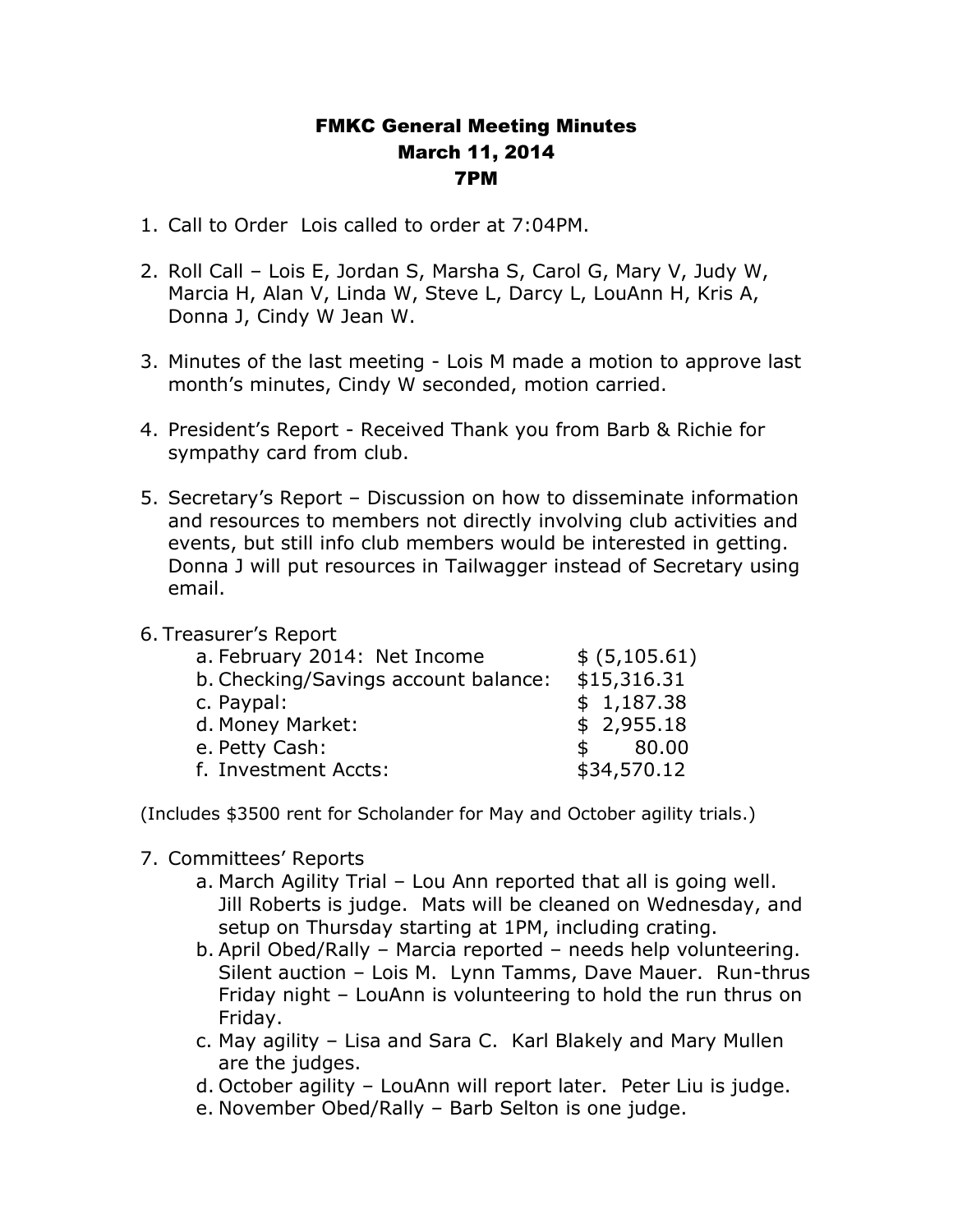- f. December agility no update at this time.
- g. All Breed show committee meeting tonight after General meeting. Steve L still looking for chairs for various committees.
- h. Awards Banquet Marsha S reported Potluck, date is April  $26^{th}$  , FMKC Expo Building, 6:00pm – eat around 6:30pm-7:00pm.
- i. Kitchen/Mach party for Lisa B this Saturday, 3:00pm.
- j. Membership—LouAnn H everyone has renewed and some new members.
- 8. Old Business
	- a. Membership LouAnn made a motion to resubmit the revised Constitution and Bylaws to AKC for the approval of the Family Associate Membership. Lois M seconded. Motion passed
	- b. Barn Hunt Donna brought rule books, talked about the specifics of the barn hunt versus earth dog. To participate, you have to join the Barn Hunt Association. \$25 for lifetime membership. Talked about the requirements for judges, Donna went to Sheboygan to observe and reported on the finances/profit. \$3 per bale, 50-100 bales. Ring size 20x20. Hold a match/training seminar the day before the trial. Barn Hunt Fee \$75 per trial and \$1.50 per run. Judges get paid per run. About \$100 for the judge. Expenses for ribbons. Biggest expense is straw. Donna made a motion to schedule a barn hunt and a match - 2 trials each day, 2 days. Darcy seconded it. First part of June for first trial. Lois E will look into options for a building on the fairgrounds. Sheep, swine, goat barn. Donna will send Judy a link for the barn hunt association. Motion carried. Donna will head up the committee – Kris A and Judy W will be on the committee. Donna J made a motion to buy the software to run the trial, Carol G seconded. Motion carried.
	- c. Discussion on gas furnaces, gas line and asphalt repair.
	- d. Al will let us know about cleaning schedule and when he is available.
	- e. Pay pal account is open.
	- f. Lights and Heating lights are in. Lois E will do some research on the high electric bill.
- 9. New Business
	- a. Portable Island will be purchased for kitchen to move supplies to Scholander during trials.